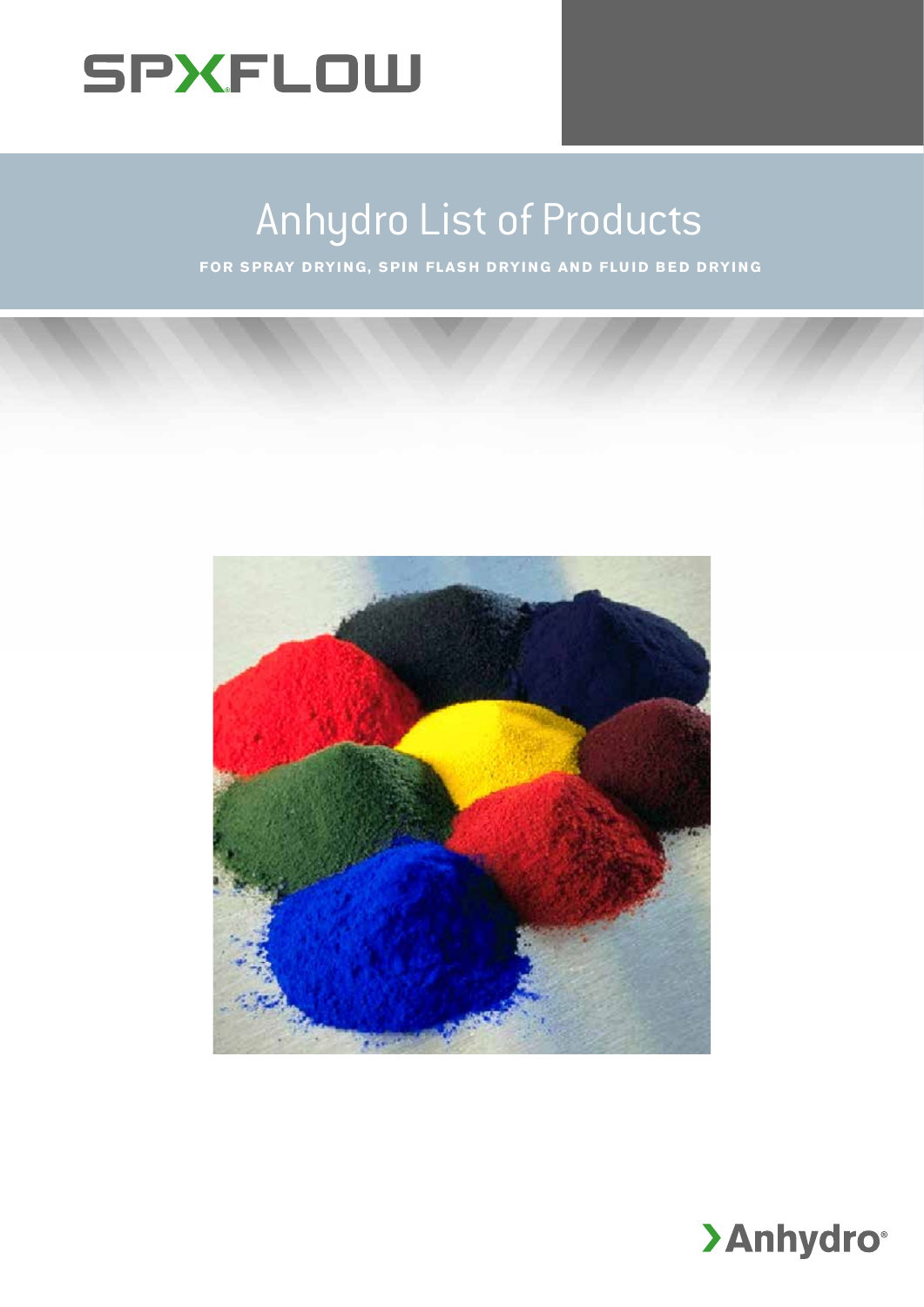SPX Flow Technology Danmark A/S provides a full range of Anhydro evaporation and drying equipment for the global dairy, food and beverage, industrial, healthcare, pharmaceutical, and starch and ethanol industries. Focusing on flexibility and attentiveness to individual customer needs, SPX FLOW enables excellence at every point along the value chain as part of our commitment to our customers' success.

SPX FLOW acts as a strategic development partner for leading manufacturers all over the world. Through close collaboration with our customers, SPX FLOW promotes the development of innovative concepts and optimisation of existing processes, enabling customers to introduce new products into the market as quickly and as cost effectively as possible.

SPX FLOW, Inc. (NYSE:FLOW) is a leading manufacturer of innovative flow technologies, many of which help define the industry standard in the market segments they serve. From its headquarters in Charlotte, North Carolina, it operates a sales and support network, centres of manufacturing excellence, and advanced engineering facilities, throughout the world. Its cutting-edge flow components and process equipment portfolio includes a wide range of pumps, valves, heat exchangers, mixers, homogenisers, separators, filters, UHT, and drying technology that meet many application needs. Its expert engineering capability also makes it a premium supplier of customized solutions and complete, turn-key packages to meet the most exacting of installation demands.

Incorporating many leading brands, SPX FLOW has a long history of serving the food and beverage, power and energy, and industrial market sectors. Its designs and engineered solutions help customers drive efficiency and productivity, increase quality and reliability, and meet the latest regulatory demands. In-depth understanding of applications and processes, state-of-the-art Innovation Centres, and advanced pilot/testing technology further assist in optimising processes and reducing timescales to reliably meet production targets.

To learn more about SPX FLOW capabilities, its latest technology innovations and complete service offerings, please visit www.spxflow.com.

#### **MILK AND EGG PRODUCTS**

- Baby food
- **Butter milk**
- Calcium caseinate
- Calcium lactate
- Casein
- **Cheese**
- **Chocolate**
- Citopan
- Coffee whitener
- Cream
- Cream, double
- Cream cheese
- Curd
- Egg shell
- Egg white
- Egg white, fermented
- Egg, whole
- Egg yolk
- Goat milk
- Ice-cream mix
- Lactic acid flavour
- Lactose
- **Lactopolynol**
- Milk
- Milk, fat-filled
- Milk, malted
- Milk protein
- Milk replacer
- **Permeate**
- Rennet
- Skim milk
- Sodium caseinate
- Sweetened condensed milk (SCM)
- Whey concentrate
- Whey, delactosed
- Whey, demineralized
- Whey, hydrolyzed
- Whey permeate
- Whey protein
- Whey, sweet
- Whole milk
- WPC
- Yoghurt

#### **FOOD PRODUCTS**

- Acerola
- Alfalfa extract
- Algae
- Apple juice
- **Bakery** mix
- Bean peels
- Beetroot colour
- Beef flavour
- **Bilberry**
- Blood
- Blood plasma
- Blood protein
- **Bouillon**
- Bran
- **Cappuccino**
- Caramel colour
- Carrageenan
- Carrot extract
- Chocolate flavour
- Citrus emulsion
- Citrus pomace
- Cocoa
- Coconut cream
- Coconut protein
- Coffee extracts
- Coffee replacer
- Coffee whitener
- Corn steep water
- Dextran
- Distillery waste
- Dough
- Drink mixes
- **Elderberry**
- **Emulsifier**
- **Ermol**
- $F_{2}$ +
- Fish solubles
- **Flavours**
- Food colours, natural
- Food ingredients
- Fragrance
- Fruit juices
- Garlic extract
- Gensing extract
- Glucose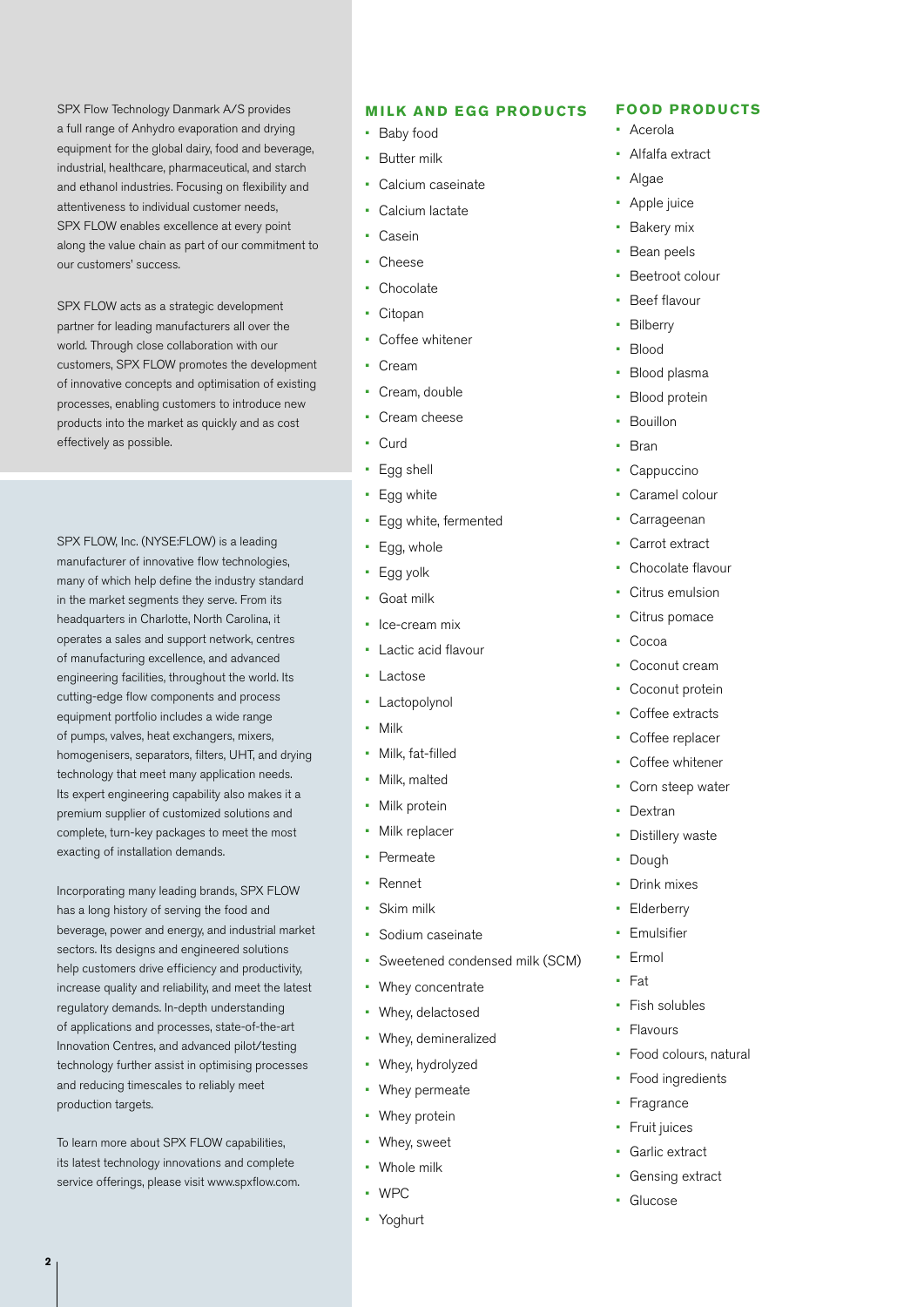- Glucose syrup
- Glue concentrate
- Gum arabic
- Herbal extracts
- Haemoglobin
- Hibiscus
- Hip tea
- Horlicks
- Hydrolyzed fish
- Hydrolyzed gelatine
- Hydrolyzed protein
- Hydrolyzed soya protein
- Hydrolyzed vegetable protein
- Hydrolyzed yeast
- Icing sugar
- Lecithin
- Lemon
- Lemon tea
- Liquorice extract
- Malt extract
- Maltodextrine
- Mashed potatoes
- Meat extract
- Meat flavour
- Monoglycerides
- Oat starch
- Orange juice
- Orange pulp
- Palm oil and fat
- Passion fruit
- Pear puré
- Pectin
- Pineapple juice
- Plant extracts
- Potato fruit water juice
- Potato starch
- Protein isolate
- Rapa oil
- Raspberry
- Saccharin
- Saccharose
- Sorbose
- Sorbose lye
- Soups
- Soya lecithin
- Soya milk
- Soya protein
- Soya residues
- Spice mixtures
- Spirulina-algae
- Starch
- Starch, gelatinized
- Starch, modified
- Strawberry
- Sugar sirup
- Sweeteners
- Tea extract
- Tobacco extract
- Tomato flavour
- Tomato pulp
- Tomato soup
- Topping
- Vegetable protein
- Vegetable extracts
- Vinegar
- Wheat bran
- Wheat flour
- Wheat solubles
- Wheat starch
- Wort
- Xylitol
- Yeast



#### **ANIMAL FEED PRODUCTS**

- Alfalfa extracts
- Beet tops
- Bio mass
- Bio protein
- Cattle feed
- Chicken extract
- Distillery waste
- Fat-filled milk
- Fat/protein water
- Fish protein
- Fish hydrolysate
- Fodder
- Fodder yeast
- Glue concentrate
- Haemoglobin mixed with fat
- Krill
- Lucerne protein concentrate
- Maize gluten
- Pet food
	- Plankton
- Potato waste water
- Sediment from palm oil
- Single cell protein
- Soy meal
- Yeast extract



**3**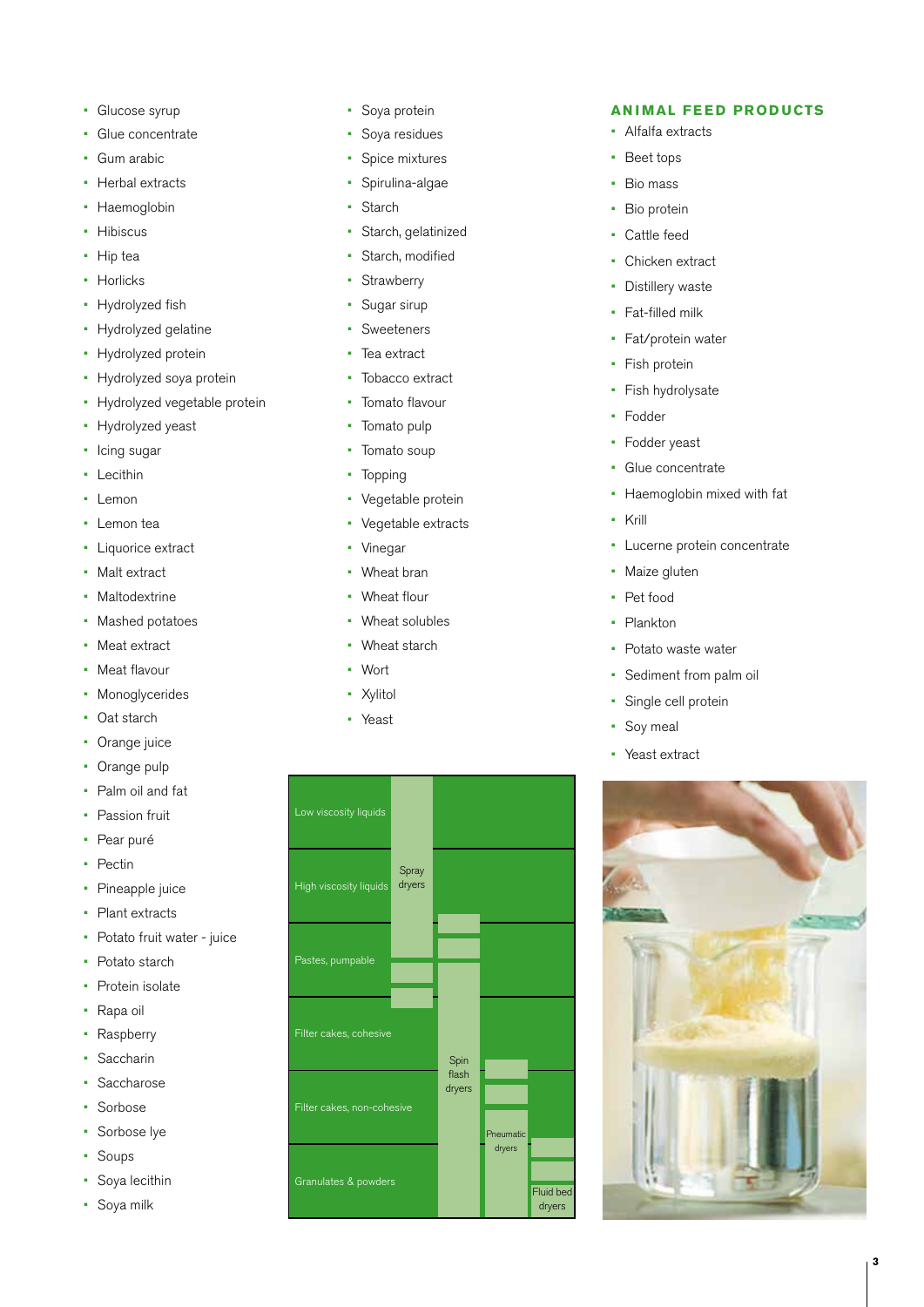#### **ORGANIC AND**

#### **PHARMACEUTICAL PRODUCTS**

- Acetaminophene
- Acetoguanamine
- Adipic acid
- Allopurinole
- Aluminium aceto tartrate
- Amfomycine
- Amino acid
- Ampicellin
- Antibiotics
- Arginine aspartate
- Aspargine aspartate
- Atrazine
- BON-acid
- Bacillus thuriengensis
- Bacillus spores
- Bacitracin
- Bacteria spores
- Bacteriological insecticide
- Benzoguanamine
- Benzophenone derivate
- Betain
- Biomass
- Biological ooze
- Biological products
- Blood plasma extender
- Calcium lacto gluconate
- Calcium oxytetracycline
- Calcium pantothenate
- Calcium propionate
- Calcium stearate
- Carbonates
- Carboxy methyl cellulose
- Cascara extract
- Celbenin
- Chinese medicine
- Chitosan
- **Chlortetracycline**
- Chloramphenicol
- Chlorella
- Cobolt oxalate
- Collidon 25

**4**

#### • Dextran

- **Dextrose** 
	- Diethyl amino ethylcellulose
- Digoxin
- Dimercapto benzene thiazol
- Dipea
- Dithio dibenzoic acid
- Drug extract
- EDTA, phenolic-substituted
- Emulsifiers
- Encapsulated enzymes
- Enocyanina
- Enzyme culture
- Enzymes
- Enzymes, encapsulated
- Erythromycin
- Ethoxy benzamide
- Extract of artichoke
- Extract of buchus leaf
- Organ extract
- **Extract of chestnut**
- Extract of grape skin
- Extract of hoof
- Extract of hawthorn
- Extract of lily of the valley
- Extract of millet
- Extract of mimosa
- Extract of pollen
- Extract of quebracho
- Fatty acid
- Foam extinguishing agent
- Folpel
- Fragances
- Frangula extract
- Fungicides
- Fungus enzyme
- Furazolidone
- Gall concentrate
- Gamma amino butyric acid
- Gamma linolenic acid
- Gastric drug
- **Gensing**
- Ginkgo Biloba
- Glutamic acid
- Glycerine
- Glyoxal
- Gum arabic
- H-acid
- HET-acid
- Heptagluconates
- Herbicides
- Hexabromocyclodecan
- Hexadorocyanuric acid
- Hexamine
- Hormones

• Ichthyol **Insecticides** Iron dextran • Karnauba wax Lauryl sulphate

- Hyaluronic acid
- Hydrolyzed keratin • Hydroxy ethyl starch

• Lignin, acid precipitated

• Lignosulphonate Liver extract Lupin extract

• Neomycin sulphate • Opaquing agent • Optical brightner

Oxycarbonic acid

Paraffin wax

• Pentaerythiritol

Parachlor metaxylenolate

Paraquat (herbicide)

• Ox gall

• Papain

• Penicillin

• Lysine • Lysozyme **Maneb** • Malt extract **Microcellulose** • Monoglyceride • Mycelium • Myrobalan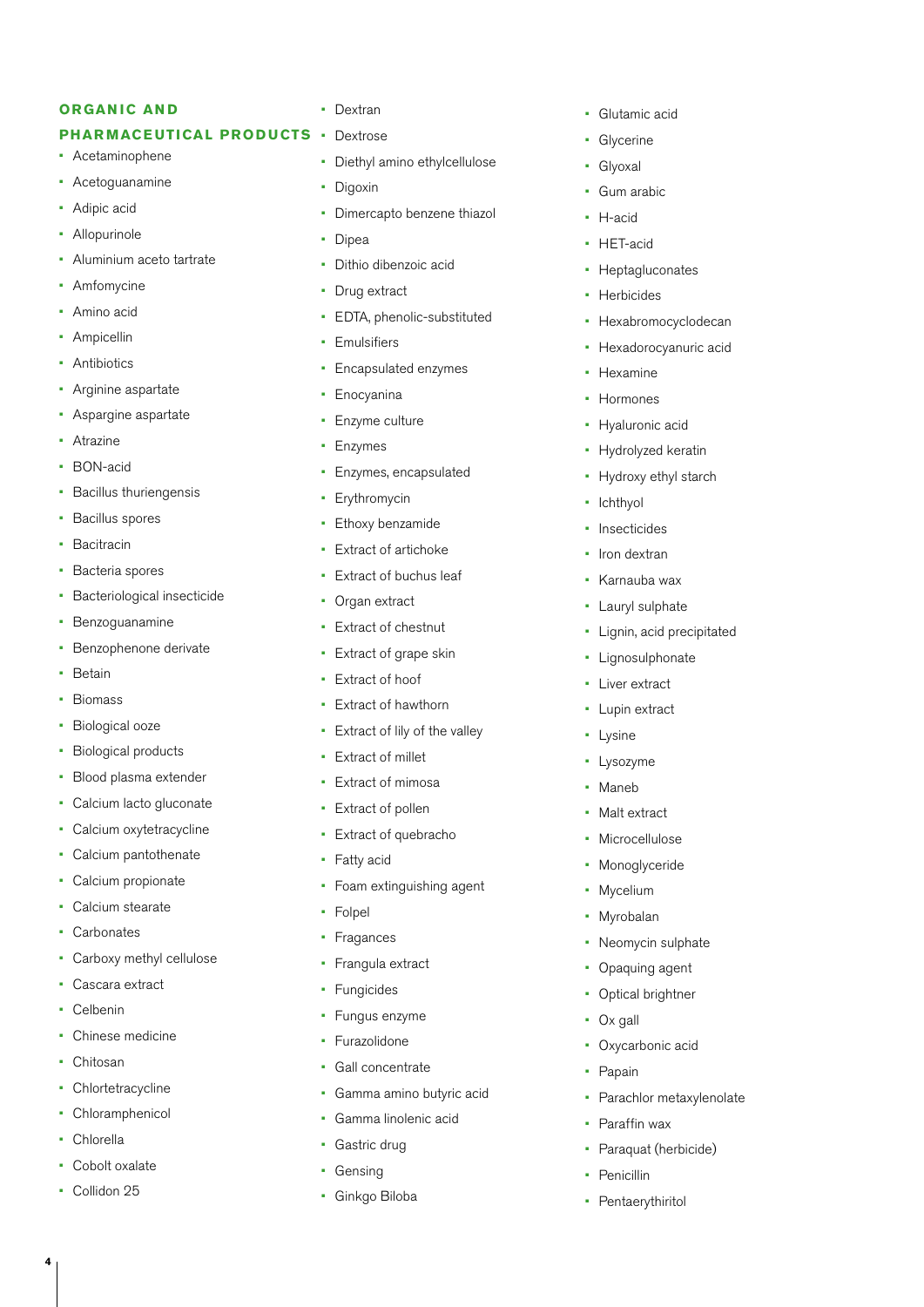- Peppermint oil
- Peptone
- Perfume
- Pesticide
- **Pharmaceuticals**
- Phenylacetic acid
- Phosphorized sugar
- Plant extracts
- Polyram combi
- Protease
- Proteolytic enzyme
- Pyridoxin monocitrate
- Salazopyrine
- Saponin
- Serum
- Shale oil
- Single cell protein
- Sodium EDTA
- Sodium alfa-naphthalene sulphonate
- Sodium benzoate
- Sodium cephalotine
- Sodium citrate
- Sodium diphenyl hyoantoin
- Sodium ethylhexanoate
- Sodium formaldehyde sulphoxylate
- Sodium formiate
- Sodium gluconate
- Sodium hydroxy methane sulphine acid
- Sodium lactate
- Sodium lauryl sulphate
- Sodium malate
- Sodium malonate
- Sodium oxalate
- Sodium parachlor metaxylenol
- Sodium pentachlor phenolate
- Sodium propionate
- Sodium saccharinate
- Sodium salt of polycarbonic acid
- Sodium sulphadimidine
- Sodium thiopentalum
- Sodium thiophene sulphonate
- Sodium toluene sulphonate
- Sorbitol mix
- Span 60
- Stearates
- Stearic acid
- Stearylic alcohol
- Streptococci
- Streptomycine
- **Sulphamethazine**
- **Sulphamide**
- Synthetic tannin
- Tannin
- Tanning agents
- Tartaric acid
- Tetradecyl trimethyl ammonium bromide
- Thiocarbamates
- Thiosalicylic acid
- Thiourea
- Thiram
- Tobias acid
- Trihydroxy ethylrutoside
- Trisodium citrate
- Tylosine tartrate
- Urea
- Urea fatty acid
- Vitamins
- Vitamin emulsions
- Vitamin mixes
- Wax
- Wood molasses
- Zinc bacitracine
- Zinc diethyl dithiocarbamate
- Zineb

#### **INORGANIC PRODUCTS**

- Acetone
- Acephate
- Albaton
- Alkyl trimethyl ammonium chloride
- Aluminium hydroxide
- Aluminium hydroxide magnesia alba
- Aluminium oxide
- Aluminium phosphate
- Aluminium silicate
- Ammonium chloride
- Ammonium diuranate
- Ammonium lignin sulphonate
- Ammonium nitrate
- Ammonium peroxy-disulphate
- Ammonium polyvanadates
- Ammonium sulphate
- Antimonic pentaoxide
- Antimonic trioxide
- **Arsenic**
- Barium carbonate
- Barium cloride
- Barium ferrite

• Bath salts **Bentonite Bisulphite** • Black liquor

- Barium sulphate
- Basic chromium sulphate

**5**

• Basic zinc chromate

Bordeaux mixture Cadmium sulphide

Calcium bromide Calcium carbonate Calcium chloride

Calcium nitrate

Calcium pantothenate Calcium phosphate Calcium stearate Calcium sulphite lye • Calcium sulphate lye Calcium wolfranate Carbon black Casting sand • Catalysts

Calcium chloride brine Calcium hypochloride Calcium Lignosulphouate Calcium magnesium carbonate

Calcium ammonium nitrate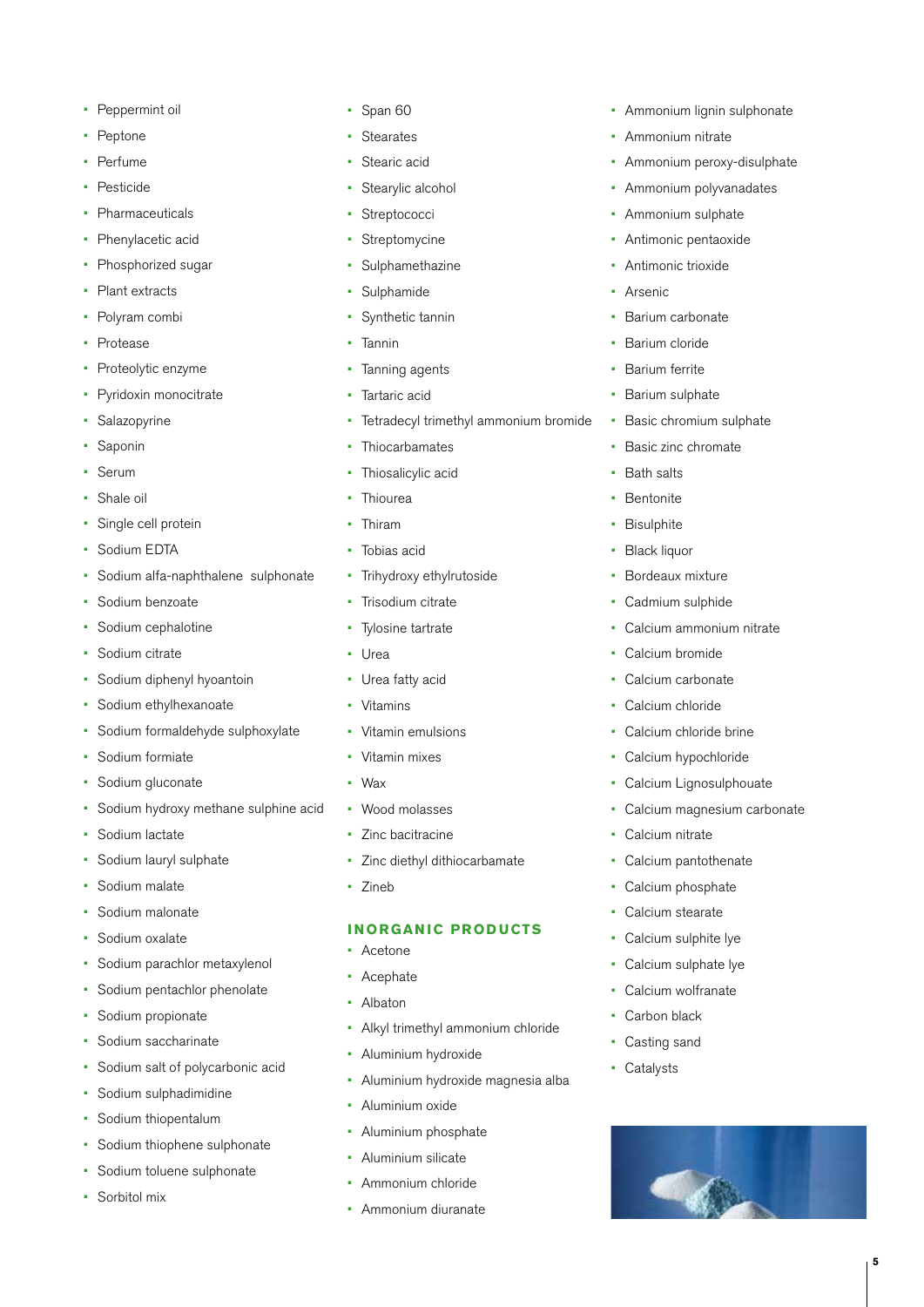- Chalk
- Chalk, precipitated
- Chelating agents
- Chromic sulfate
- Chromium sulphite lye
- Chromium trioxide
- Coal dust
- Coal sludge
- Cobalt carbonate
- Cobalt hydroxide
- Cobalt oxalate
- Cobalt oxide hydrate
- Cobalt sulphate
- Cobolt nickel salts
- Copper complex
- Copper hydroxide
- Copper oxide
- Copper phthalocyanine
- Copper sulphate
- Cupric oxide
- Cupric oxychloride
- Di-calcium phosphate
- Dolomite
- Ferric oxide
- Ferric sulphate
- Ferrite
- Ferromanganese sludge
- Fertilizer
- Fluid cracking catalyst
- Glass powder
- Graphite
- Hard metal
- Iron chelate
- Iron complex
- Iron oxide
- Jarosite
- Lead carbonate
- Lead chromate
- Lead oxide
- Lead phosphite
- Lead sulphate
- Lead zirconate
- Lithopone

**6**

- Magnesium carbonate
- Magnesium chloride
- Magnesium hydroxide
- Magnesium sulphate
- Manganese dioxide
- Manganese ironoxide
- Manganese oxide
- Manganese sediment
- Manganese sulphate
- Metal EDTA complexes
- Metal hydroxides
- Metal oxides
- Mineral powder
- Molybdenum
- Mono-calcium phosphate
- Mono-sodium phosphate
- Nickel carbonate
- Nickel catalyst
- Nickel hydroxide
- Nickel sulphate
- **Orthophosphate**
- Pentaerythrite
- **Phosphates**
- **Polymers**
- Potassium acetate
- Potassium carbonate
- Potassium fluoride
- Potassium nitrate
- Potassium propionate
- Potassium silicate
- Potassium sulphate
- Quaternary ammonium salt
- Salt complexes
- Silica
- Silica gel
- Silicate
- Silicic acid
- Silicium dioxide
- Silicium oxide
- Silver halides
- Silver nitrate
- **Sipernat**
- Slaked lime
- Soda water glass
- Sodium acetate
- Sodium aluminium phosphate
- Sodium aluminium silicate
- Sodium antimonate
- Sodium bromide
- Sodium carbonate
- Sodium chloride
- Sodium cyanide
- Sodium disilicate
- Sodium ferricyanide
- Sodium fluorosilicate
- Sodium hydroxide

• Sodium perborate • Sodium percarbonate Sodium phenoxide • Sodium phosphate Sodium propionate

• Sodium silicate Sodium sulphate • Sodium tripolyphosphate

**Sokalan** • Soot • Steatite

• Strontium carbonate Strontium chromate

• Titanium hydroxide + oxide

• Strontium oxide

**Trace minerals** 

Uranyl nitrate Urea phosphate

• Zeolite

Tricalcium phosphate Triphenyltin acetate Triphenyltin chloride Triphenyltin hydroxide Trisodium phosphate

• Sulphur • Sulphate lye Sulphite lye • Synthetic cryolite Titanium dioxide

• Sodium ortophosphate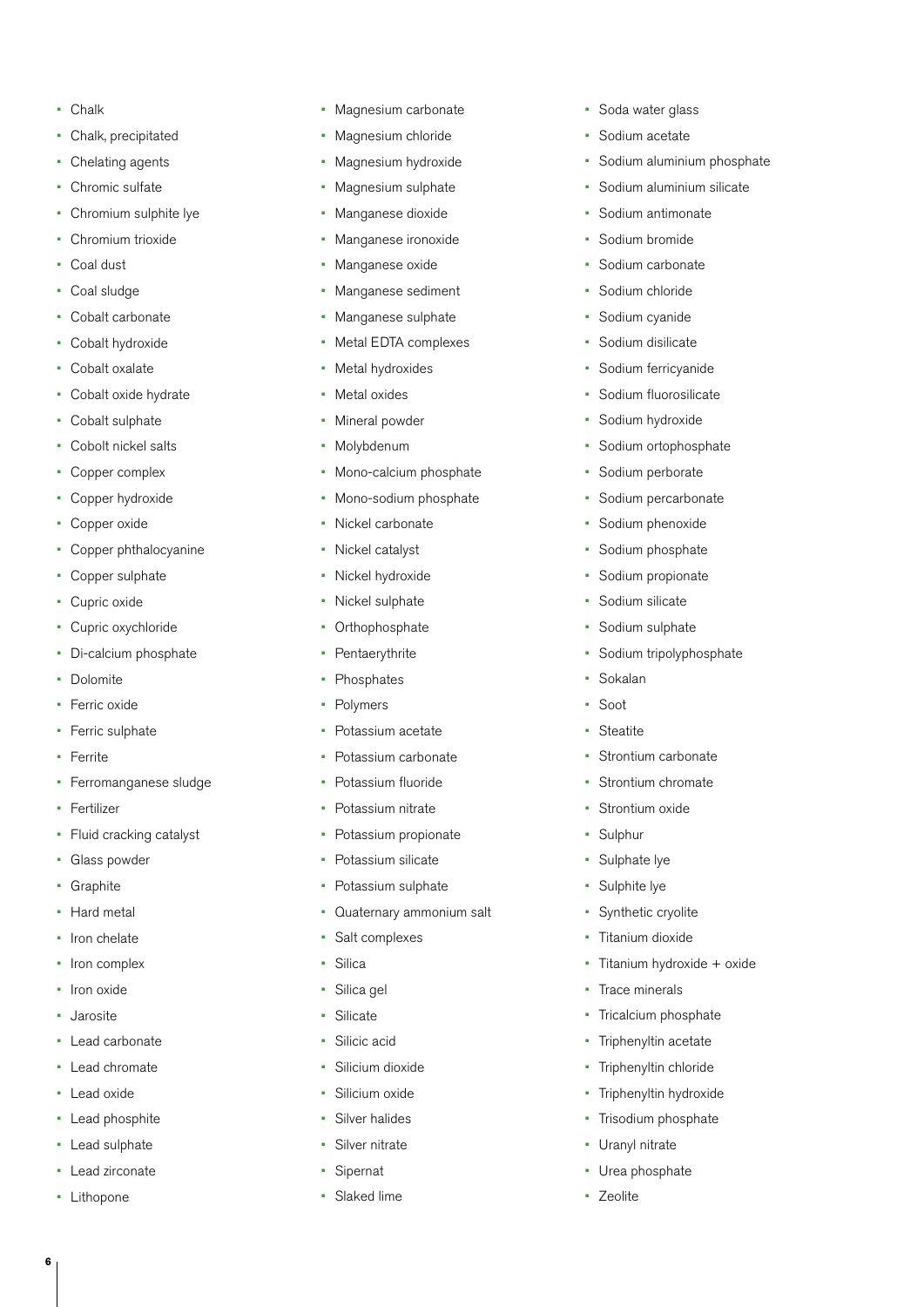- Zinc chloride
- Zinc hydroxide
- Zinc oxide
- Zinc phosphate
- Zinc sulphate
- Zinc tetrahydroxy chromate
- Zirkonium hydroxide
- Zirkonium oxide
- Zirkonium silicate

#### **CERAMIC PRODUCTS**

- Aluminium oxide
- Barium titanate
- Beryllium oxide
- Catalysts
- Cemented carbide
- Ceramic materials
- Ceramic slurry
- Ceramic slip
- China clay
- Clay
- Electro porcelain
- Enamel
- Expancel-microspheres
- Ferrite
- Fluid cracking catalysts
- Kaolin
- Porcelain slip
- **Sepiolite**
- Silicium aluminium oxide
- Silicium dioxide
- Silicon carbide whiskers
- Steatite
- Tungsten carbide
- Tungsten oxide
- Wale tile body
- Zirconium silicate
- Zirconium hydroxide
- Zirconium oxide

#### **PIGMENTS AND DYESTUFFS**

- Aniline dyes
- Anthraquinone pigments
- Azo dyes and pigments
- Barium titanate
- Beetroot colour
- Bismarck brown
- Cadmium sulphide
- Calcium carbonate
- Carbon black
- Chrome orange
- Chrome yellow
- Chromium oxide
- Cupric phthalocyanine
- Direct black
- Direct dyes
- Disperse dyes
- Dustless dyes
- Food colours
- Indigo pigment
- Iron oxides (yellow, red, black)
- Lead thiochromate (chrome yellow)
- Leather dyes
- Magnetic toner
- Navilene blue 2R
- Nigrosin
- Organic pigments
- Orange
- Phtalocyanine
- Reactive dyes
- Sunset yellow
- Tartrazine
- Titanium dioxide
- Toner
- Watercolor dyes
- Zinc oxide

#### **PLASTIC PRODUCTS**

- **Acrylate**
- Acrylic amide
- Acrylic resin
- Acrylic styrene copolymer
- Acrylonitrile butadiene styrene copolymer • Zeolite
- Alkyl benzene sulphonate
- Cellulose acetate
- Chlorinated polyethylene
- E-PVC
- Latex
- Melamine formaldehyde
- Melamine resin
- Meta acrylate polymer
- Phenolic formaldehyde
- Phenolic resin
- **Polyacrylate**
- Polyacrylic acid
- **Polycarbonate**
- **Polyethylene**
- Polyethylene thiuram disulfide
- **Polymetacrylate**
- **Polypropylene**
- **Polystyrene**
- Polyvinyl acetate-PVAC

**7**

Polyvinyl alcohol • Polyvinyl butyral

Polyvinyl chloride • Polyvinyl pyrrolidone

Rubber, synthetic

PVC waste • Rubber

**Shellac** Urea adduct • Urea formaldehyde

• Vinyl acetate

• Alkyl-aryl sulphonate • Alkyl sulphates • Detergent enzymes Fatty alcohol sulphate • Optical brightener Sodium di-silicate

**DETERGENT PRODUCTS**

Sodium dodecyl benzene sulphonate

Sodium lauryl sulphate Sodium orthophosphate Sodium sulphosuccinate • Sodium tripolyphosphate